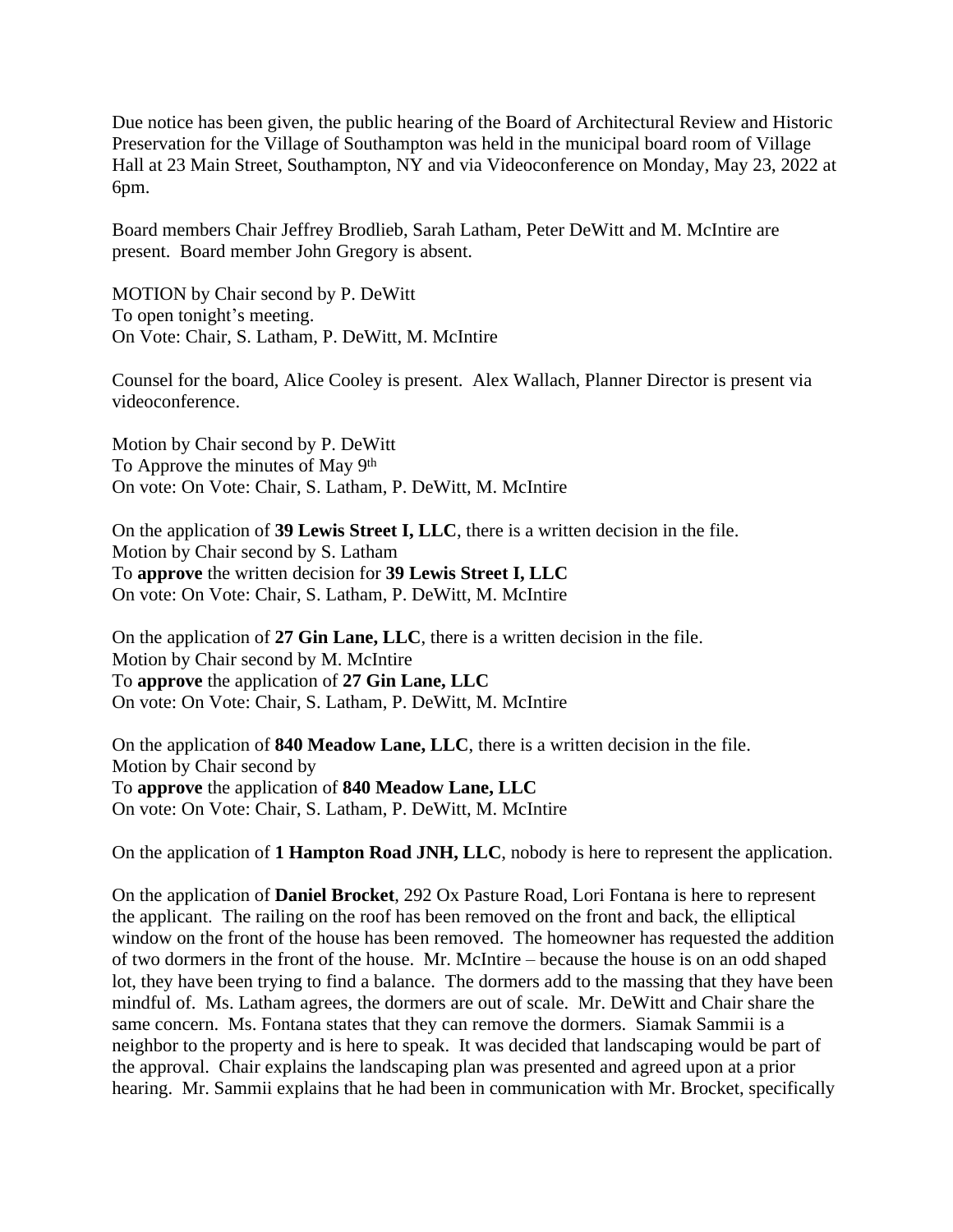regarding the placement of some larger caliper trees; he would like to see this reflected in a landscape plan. Chair explains that they had approved the landscaping previously, any further agreement would be between neighbors. A written decision is required for this. Plans removing the dormer will be submitted to the file.

Motion by Chair second by

To **close** the application of **Daniel Brockett** to public comment, hold open for written submissions; Counsel authorized to prepare written decision On vote: On Vote: Chair, S. Latham, P. DeWitt, M. McIntire

On the application of **Emanon East, LLC**, 256 N. Main Street, Michael White is here to represent the application. Photographs and an arial were provided to demonstrate line of sight from the balcony. The property lines and surrounding properties are heavily landscaped in Mr. Whites opinion. There is existing privet along the front of the property, they plan on adding boxwood around the driveway. The house was designed to match the surrounding homes. The windows will be white with black shutters, white cedar roof and cedar siding. The shingles should be shown as flaring over the crowns of the columns. Mr. DeWitt feels that the front door should be increased in its size; it is a big house with a grand porch. Ms. Latham agrees, she would also note that the sidelights are lacking. She points out that the materials are not called out on the plans, though Mr. White has stated that the siding will be cedar. Mr. White states it will be cedar shake with Azek trim. Chair would like to see wood be used. Mr. McIntire agrees with his fellow Board members.

Motion by Chair second by M. McIntire

To **adjourn** the application of **Emanon East, LLC**

On vote: On Vote: Chair, S. Latham, P. DeWitt, M. McIntire

On the application of **Chrischar, LLC**, 40 Elm Street, there is a request for an adjournment to June 13th Motion by Chair Second by M. McIntire

To **adjourn** the application of **Chrischar, LLC** to June 13, 2022 On vote: On Vote: Chair, S. Latham, P. DeWitt, M. McIntire

On the application of **Mark and Hilary McInerney Trust**, 150 First Neck Lane, Brian Brady is here to represent the applicant. At the last hearing there was a request for historic photographs, Mr. Brady was unable to locate them. He submitted the property record card showing a renovation done in 1985 as well as the plans for the renovation. The plans show that at that point there were no round windows. This answered the Board's questions. Motion by Chair second M. McIntire

To Close for written decision the application of **Mark and Hilary McInerney Trust** On vote: On Vote: Chair, S. Latham, P. DeWitt, M. McIntire

On the application of **Hampton Harbor, LLC**, 103 Great Plains Road, John Bennett and Alexis Ryder of Robert A.M. Stern Architects, are here to represent the applicant. This is an application for a new house on three and a half acres. The house is setback nearly twice the required front yard setback and in keeping with the houses of the neighborhood. They took a classical approach with the design. There is a wrap around front porch with standard columns. The roof will be red cedar and the siding yellow cedar. The windows will be double hung painted. Ed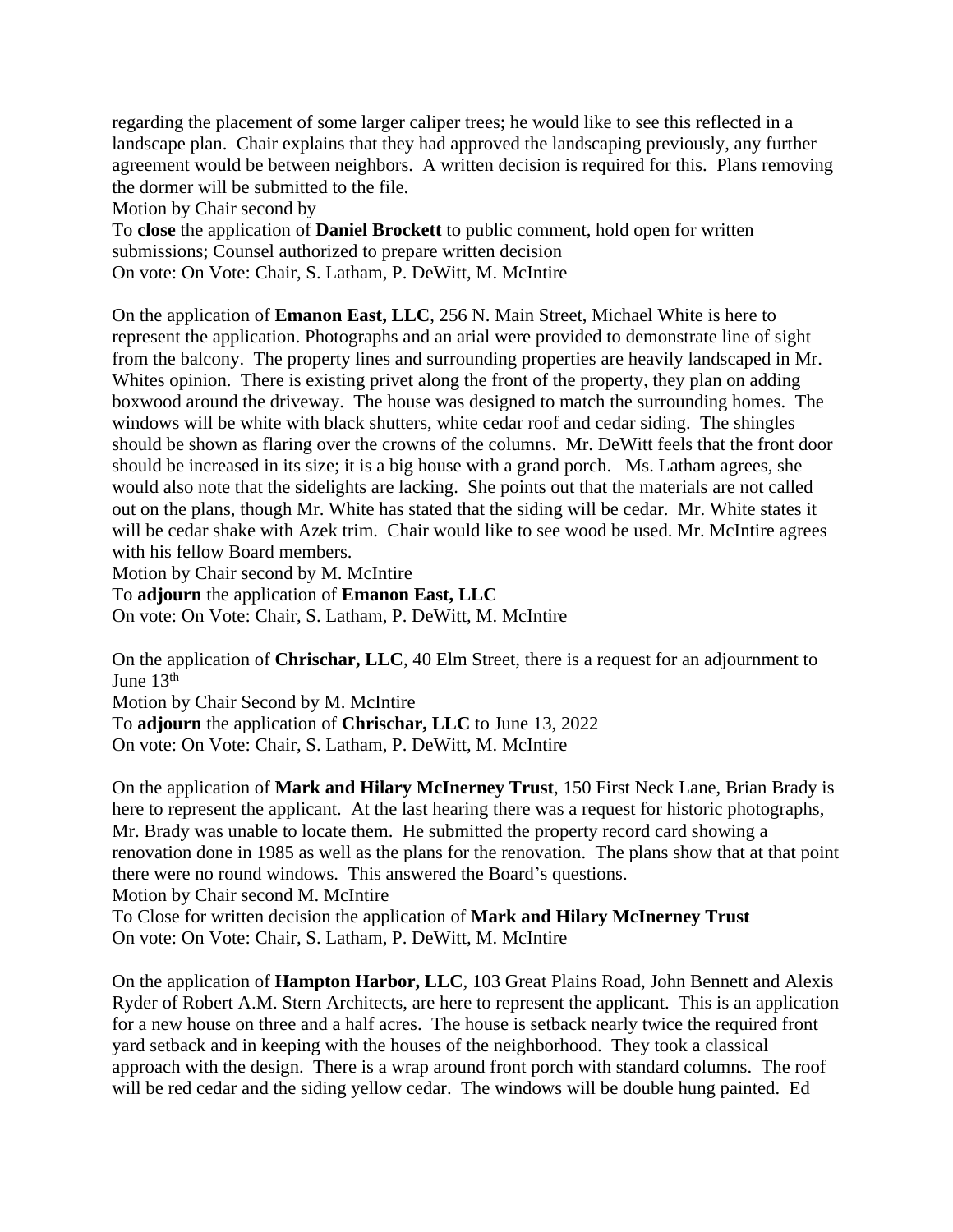Hollander prepared the landscaping plan, this property contains many large, mature trees that they will retain and work around. His goal is to create a beautiful landscape while providing for the local ecosystem. The Board members all agree, it is a beautiful house.

Motion by Chair second by M. McIntire

To **close** the application of **Hampton Harbor, LLC** for written decision

On vote: On Vote: Chair, S. Latham, P. DeWitt, M. McIntire

On the application of **Peter Florey**, 29 Elm Street, Ken Garvin is here to represent the applicant. This is for alterations to a prior approval. They are looking to change the windows, as they started work, they found they were rotted. Ms. Latham provided to the file photos from the historic inventory sheet that shows the windows to be two over two; this is what would be appropriate here. Mr. Florey is on the call, he agrees.

Motion by Chair second by P. DeWitt

To **close** the application of **Peter Florey** for written decision

On vote: On Vote: Chair, S. Latham, P. DeWitt, M. McIntire

On the application of **Patrice Magee and John Cuzzocrea**, 90 Fox Hollow Lane, Phil Wells is here to represent the applicant. Many changes have been made to address concerns previously shared by the Board. It entire house has been stepped down and they have provided more symmetry in this design. Mr. DeWitt thinks this is a big improvement, his only reservation is with the size of the second story window over the front door. He would suggest extending the height. He also feels that the returns on the roof are a little long and thinks they should be shortened; though he does appreciate the elimination of the "porkchops". Looking at the west elevation, Ms. Latham feels that the bathroom windows don't match the others on the house. Mr. McIntire thinks that the balance of the front door is off; the sidelights hold more presence than the door. The transoms on the rear doors are a bit much, Mr. DeWitt agrees. The windows in the dormer on the east elevation should be made taller.

Motion by Chair second by M. McIntire

To **adjourn** the application of **Patrice Magee and John Cuzzocrea**

On vote: On Vote: Chair, S. Latham, P. DeWitt, M. McIntire

On the application of **Andrew Spreitzer**, 85 Hildreth Street, Siyu Liu is here to represent the applicant. A new design is being shared tonight. They are now proposing two additions and a detached pool house. This new proposal will meet code, aside from a small corner of the front porch which was previously approved by the Zoning Board of Appeals. The front of the house is on Hildreth Street. The pool house will have a garage door to allow to easily access bicycles. The color scheme they were going for was a rainy spring day using dark colors – dark brown for the windows, cedar for the siding. Ms. Liu shared photographs of other properties around the Village that have darker windows. Letters of support have been submitted to the file. Mr. DeWitt agrees that dark windows can work on some houses, though he does not feel it works here.

Ms. Latham likes the garage added, she thinks if there was some way that the windows could be changed the she would be a lot happier. Mr. McIntire thinks that the front door disappears and can use more presence. He is concerned with the bump out that is now being proposed and it's proximity to the lot line. He also questions the setbacks; Ms. Liu explains four tenths rule provided for relief. This project has changed significantly since the original proposal, Mr.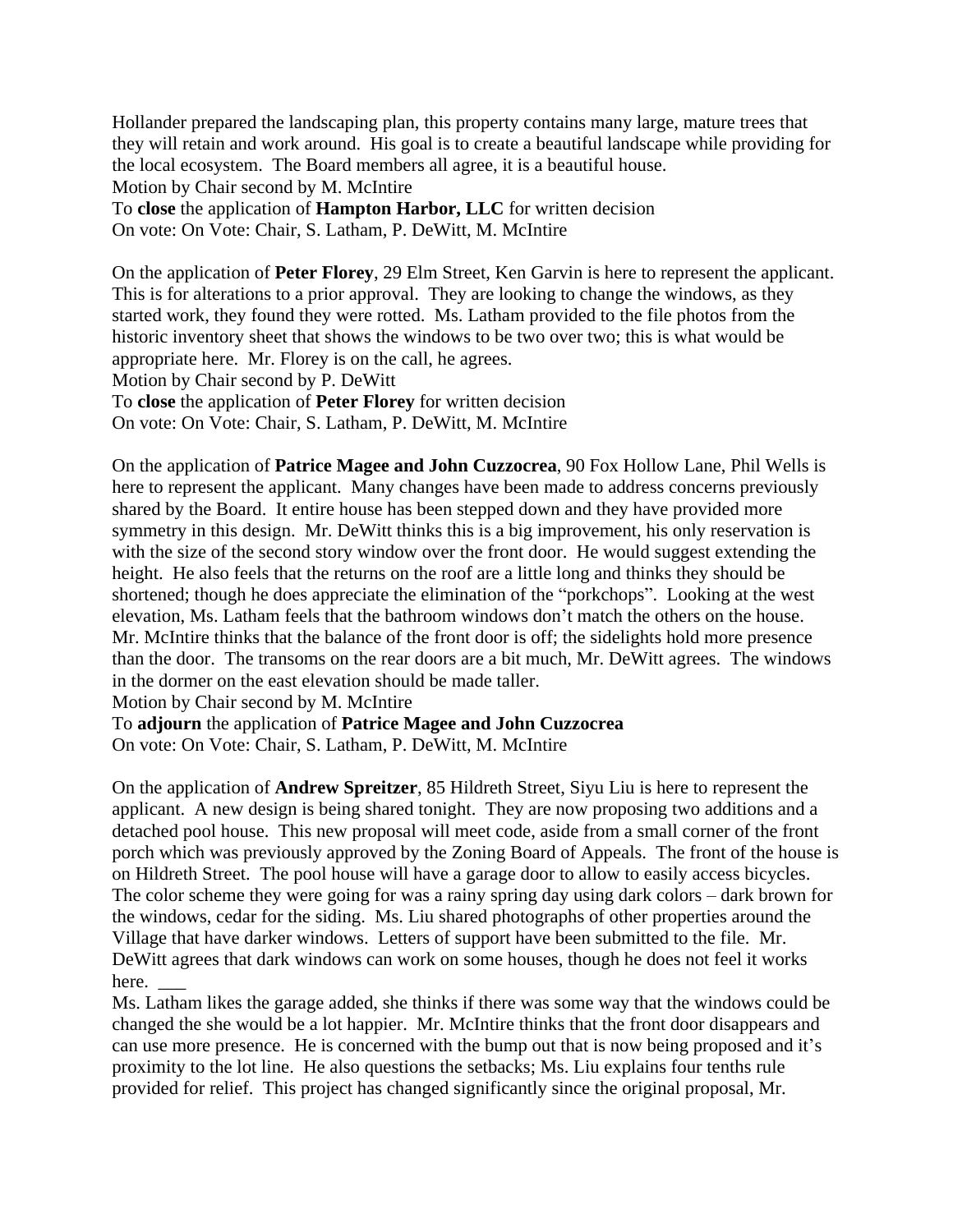McIntire feels that at minimum the record should be held open to give the public enough time to review the plans. Chair notes that this house presents as a contemporary design and feels that she should look at the context in which this house sits. Ms. Latham states that the applicant has come a long way in the design; the property is not within the historic district. Mr. DeWitt thinks that if they work with the color of the house, it may cause the brown windows to blend into the house better. Mr. Bennett is the next-door neighbor to the property. He has been in objection of this application from the beginning and still opposed to the plan today. Mr. Bennett believes the four tenths law applies only to side yard setbacks and not to the rear yard setback. He has shared with the Board copies of the building permit and plans that were issued to replace the windows. The description of the windows and doors on the permit is white. This is a corner lot in an area of traditional homes; he finds this proposal to be completely out of character. Mr. Bennett submitted a letter to the file from Mr. Hugh Ripp in opposition of the proposal. Ms. Liu clarifies that the four tenths rule applies in this case because the lot width is non-conforming. Chair requests a survey to be submitted to the file.

Motion by Chair second by S. Latham

To **adjourn** the application of **Andrew Sprietzer**

On vote: On Vote: Chair, S. Latham, P. DeWitt, M. McIntire

On the application of **Juan Romero and Andrea Grimaldo** 63 Armande Street, John McNeill is here to represent the applicant. Trim has been added around the front door, the roof has been changed from a gable to a shed roof.

Motion by Chair second by S. Latham

To **approve** the application of **Juan Romero and Andrea Grimaldo**

On vote: On Vote: Chair, S. Latham, P. DeWitt, M. McIntire

On the application of **Michael and Nikou Roth**, 17 Henry Street, Siyu Liu is here to represent the applicant. Chair shared the demolition evaluation prepared by the historic consultant. It was her determination that a demolition permit may be granted. The Board was happy with the design last revised May 3, 2022.

Motion by Chair second by P. DeWitt

To **approve** the demolition and new construction of **Michael and Nikou Roth** On vote: On Vote: Chair, S. Latham, P. DeWitt, M. McIntire

On the application of **Ring of Fire**, 191 Bishops Lane, Michael White is here to represent the applicant. This was an application for an amendment to a prior approval to change the windows to black trim as well as amendments to the landscape plan. An on-site visit was made by Chair and Mr. McIntire. It was agreed at that meeting, that the applicant will add 2-3 maple trees on the neighbor's property, the back has large Leland cypress. Chair requests a landscape plan depicting these changes. Mr. McIntire recalls that three trees were to be planted on the neighbor's property that are to be a minimum of five inch in caliper. The type of tree should be agreed upon with the neighbor. The landscape plan should show the subject property as well as the portion of the neighbor's property the trees are to go on. On the matter of the windows, photographs of homes within the neighborhood with black windows were shared, including the house next door. Mr. White explains when the homeowners decided to purchase the house, they liked the white and black look of the house next door. Chair explains that the Board has been moving away from white houses with black windows, it would be up to the Board to vote to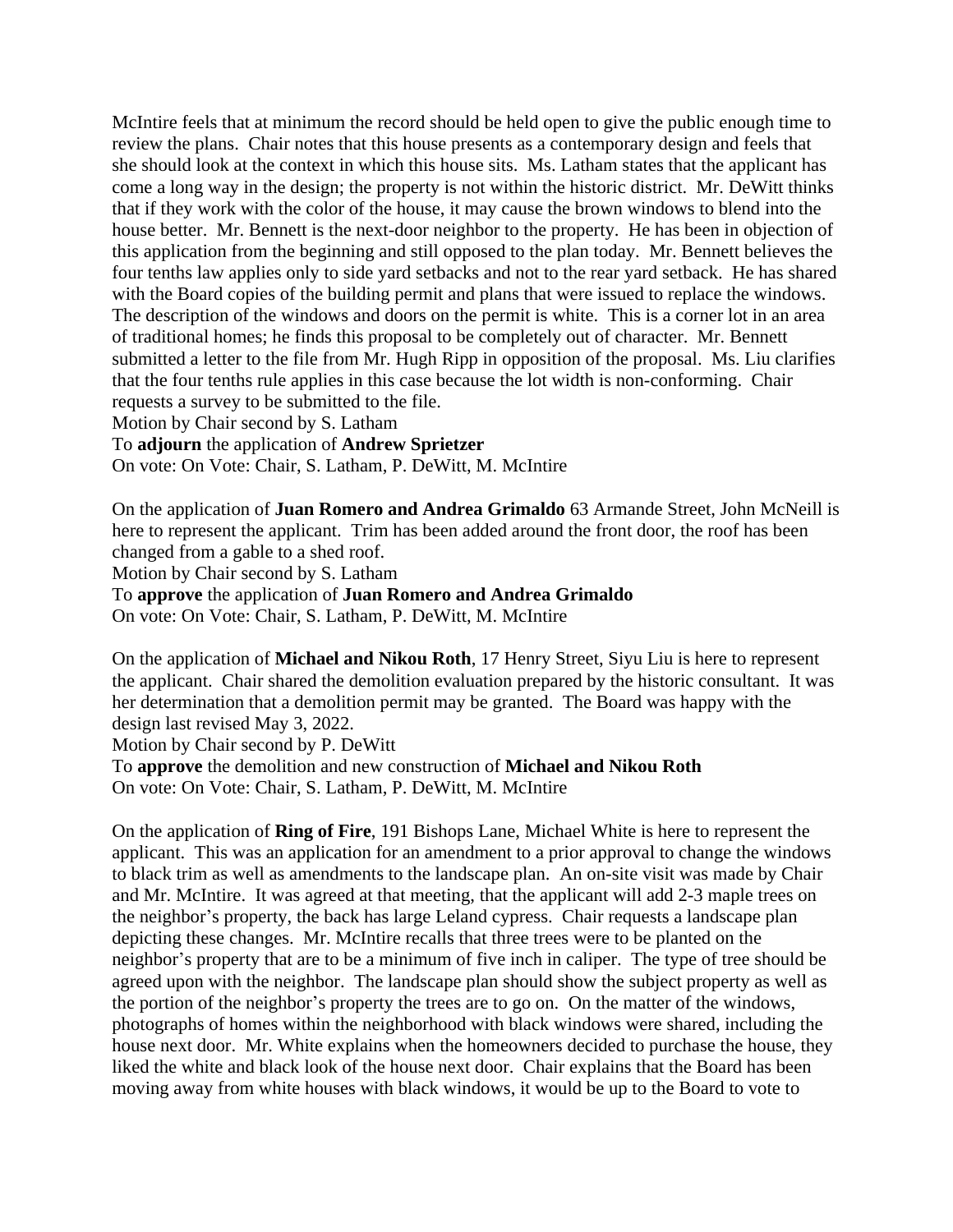allow for the black windows. Judgement was used when they made the original decision. The homeowners are here, they would prefer the black windows. They will paint the windows white and keep the Hardy Board. Frances Genovese is the adjacent neighbor to the property; she thanks the Board for the site visit. On the new landscape plan that needs to be submitted she would like to see a clear established boundary line. The tree that was removed from the property was a large, mature oak tree. She would like to be able to determine the type, size and location of the plantings. Mr. McIntire notes that the applicants will be putting in three new trees. Ms. Genovese wonders how three five-inch caliper trees can replace one that was four and a half feet in diameter. Chair requests a landscape plan and a timeline for the planting as well as the new plans reflecting white windows.

Motion by Chair second by M. McIntire

To **adjourn** the application of **Ring of Fire, LLC**

On vote: On Vote: Chair, S. Latham, P. DeWitt, M. McIntire

On the application of **Omeed Malik**, 240 West Prospect Street, Siyu Liu and Spring Liu are here to represent the applicant. The skylight on the north elevation has been removed, the side light patterns have been corrected and the doors behind the Juliette balcony have been changed to double hung windows. The Board is happy with the changes made.

Motion by Chair second by P. DeWitt

To **approve** the application of **Omeed Malik**

On vote: On Vote: Chair, S. Latham, P. DeWitt, M. McIntire

On the application of **Gary Lipps and Paul Zajkowski**, 148 Pelletreau Street, Christopher Biba is here to represent the applicant. Affidavits of mailing and posting have been submitted to the file. This is an extension of an existing dormer. There is a ten-foot dormer on the side of the house that they are looking to extend five feet on either side. The property is a flag lot so this will not be visible from the yard. The house is close to the property line, however the location of the neighboring homes makes the impact of the dormer minimal. There will be no additional windows, the materials will match the existing. Mr. McIntire notes that the window to wall ratio is off; he wonders why they are not adding windows. Mr. Biba explains that on one side they are adding a closet and the shower is on the other side.

Motion by Chair second by S. Latham

To **approve** the application of **Gary Lipps and Paul Zajkowski**

On vote: On Vote: Chair, S. Latham, P. DeWitt, M. McIntire

On the application of **John Ania**, 161 Miller Road, affidavits of mailing and posting have been submitted to the file. John Ania is here to represent the applicant. There will be white windows and white Hardy Board and an asphalt roof. This will be a stick build. Ms. Latham questions the windows on the left elevation, they look like basement windows. Mr. Ania states that they discussed removing those windows with the architect to give them more wall space. They are going to add an additional window to the rear elevation. Mr. DeWitt suggests a pair of windows flanking the bed. The soffit over the front door is twelve inches. The Board would like to see an overhang, possibly on brackets. Mr. Ania will change the directionals to cardinal. Motion by Chair second by M. McIntire

To **adjourn** the application of **John Ania**

On vote: On Vote: Chair, S. Latham, P. DeWitt, M. McIntire